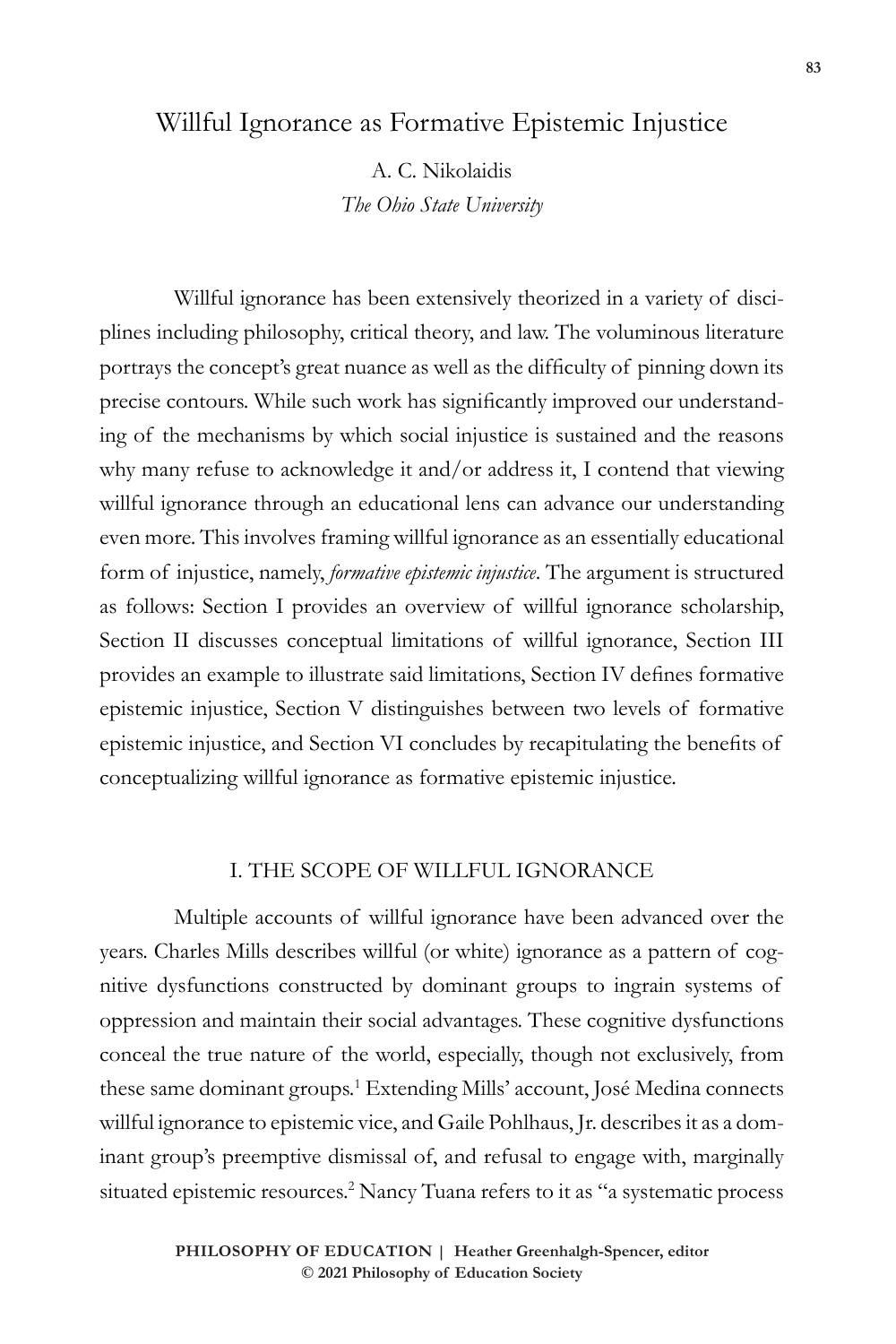of self-deception" which obscures privileged individuals' contributions to the exploitation of marginalized populations.<sup>3</sup> Kevin Lynch disagrees that willful ignorance involves self-deception as such deception negates its willfulness. Contrary to self-deception, willful ignorance implies that one both suspects that what one does not know and avoids learning is true and evades evidence that could confirm one's suspicion.<sup>4</sup> For Michele Moody-Adams, willful (or affected) ignorance entails "choosing not to know what one can and should know" about the wrongfulness of one's conduct to preserve one's lifestyle.<sup>5</sup> Jan Wieland extends Moody-Adams' account to include cases where not knowing may not be self-interested (i.e., lifestyle preserving) but simply convenient.<sup>6</sup> Barbara Applebaum goes further than Moody-Adams and Wieland, arguing that willful ignorance entails "needing not to know" how one's actions render them complicit to injustice to preserve their "moral innocence."7 Along similar psychological lines, Jennifer Logue describes willful ignorance as an "active force of both psychic and social consequence" that constitutes our very agency as humans.<sup>8</sup>

This brief survey is meant to demonstrate the general disagreement regarding the contours of willful ignorance: whether it includes both intentional and unintentional acts, whether it presupposes at least some knowledge or none, whether it must be self-interested or simply convenient, or whether its nature is primarily cognitive or affective. These conceptual differences carry important implications for how we assign culpability to those who are willfully ignorant. The degree of culpability may differ if one reserves the term for intentional as opposed to unintentional or even unconscious acts,<sup>9</sup> the scope of culpability might change depending on whether willful ignorance is simply viewed as a personal deficiency or a socially induced pattern,<sup>10</sup> and ascription of culpability may vary based on the reasonableness of acquiring knowledge under particular circumstances.11

### II. THE LIMITS OF WILLFUL IGNORANCE

These considerations are important and the scholarly debates that address them very generative. However, when it comes to willful ignorance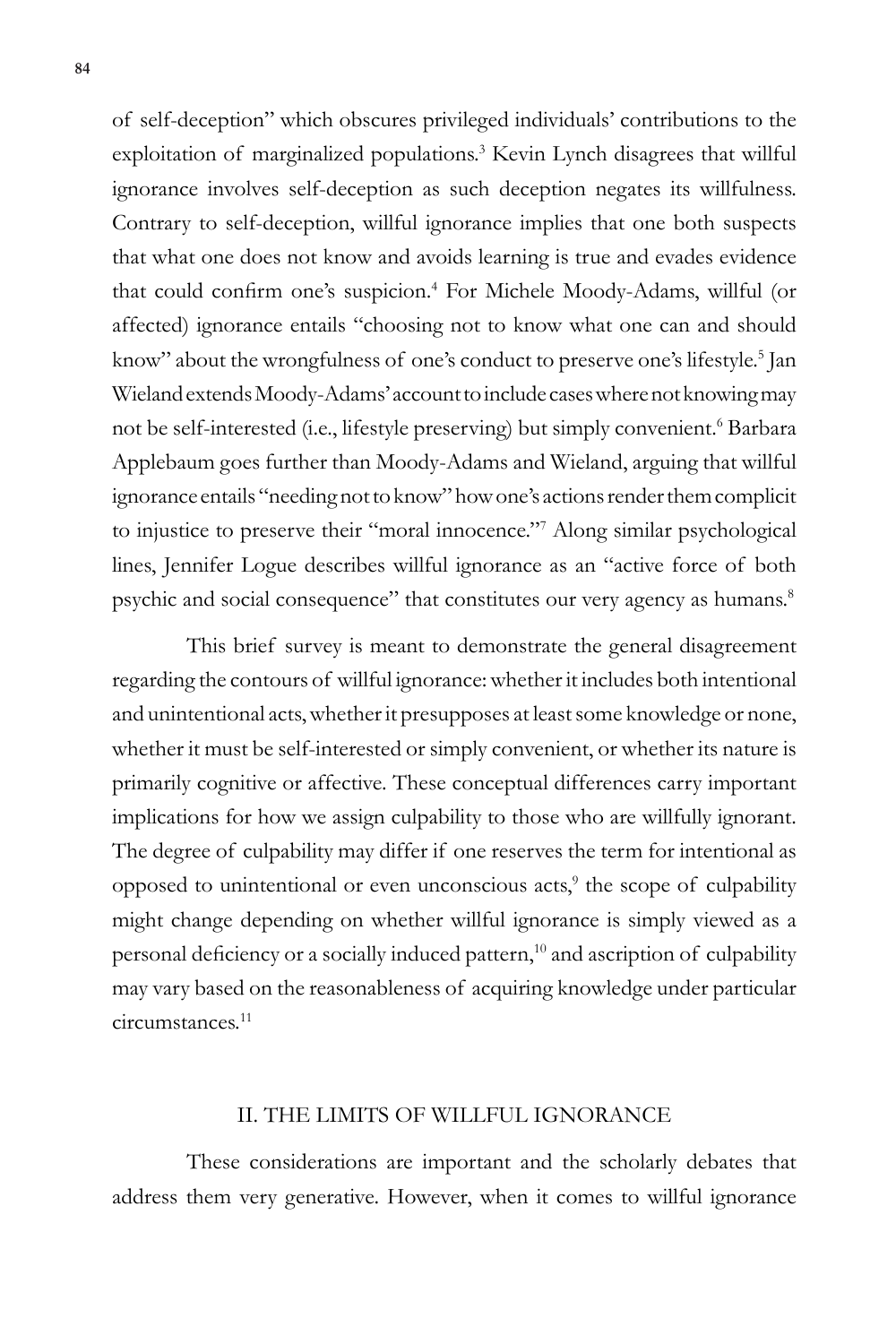as a mechanism of perpetuating social injustice, the concept seems unable to capture an important educational facet of the problem. The limitation stems from the very use of the term "willful," which denotes intentionality. Given the assumption of intentionality, willful ignorance implicitly assigns each person sole responsibility for their ignorance and thereby for any unjust actions they perform out of ignorance. Yet, as Mills argues, willful ignorance that perpetuates social injustice is structural in nature and manifests in the form of a "group-based cognitive handicap"—white ignorance, male ignorance, and the like—which affects privileged groups and individuals vis-à-vis their social situatedness.12 The concept's very structural nature then suggests that privileged groups "may have inculcated a pattern of belief-forming practices that created the effect of systematic ignorance," which further suggests that members of privileged groups have been brought up— through some kind of formal or informal education—to internalize ignorance-inducing "belief-forming practices."13 As Mills puts it, "one has to *learn* to see the world wrongly."14 It follows that willful ignorance may be too individualistic to capture this structural nature and may conceal both the lack of choice regarding whether to remain ignorant or not that persons often experience as a result of their formal or informal education and our collective responsibility *qua* educators, whether formal or informal, in the perpetuation of this socially induced pattern.

One may object here that "willful" need not denote intentionality but rather, in Linda Martín Alcoff 's words, "a *positive* interest" to create and sustain faulty epistemic practices.<sup>15</sup> Applebaum endorses this view and argues that white ignorance can be considered willful because it "benefits the person or the social group the person is a member of " and, thus, dominant groups "have a *vested interest* in not knowing."16 This is certainly true with regard to white (and other structural forms of) ignorance. Yet even such an account conceals the potential educational and/or material harms of such ignorance to willfully ignorant individuals or groups. This is not to say that these harms outweigh the benefits, though as I show they may, nor that they are more important than harms inflicted on marginalized populations by willfully ignorant individuals or groups. Rather, I argue, the harms to those who are willfully ignorant deserve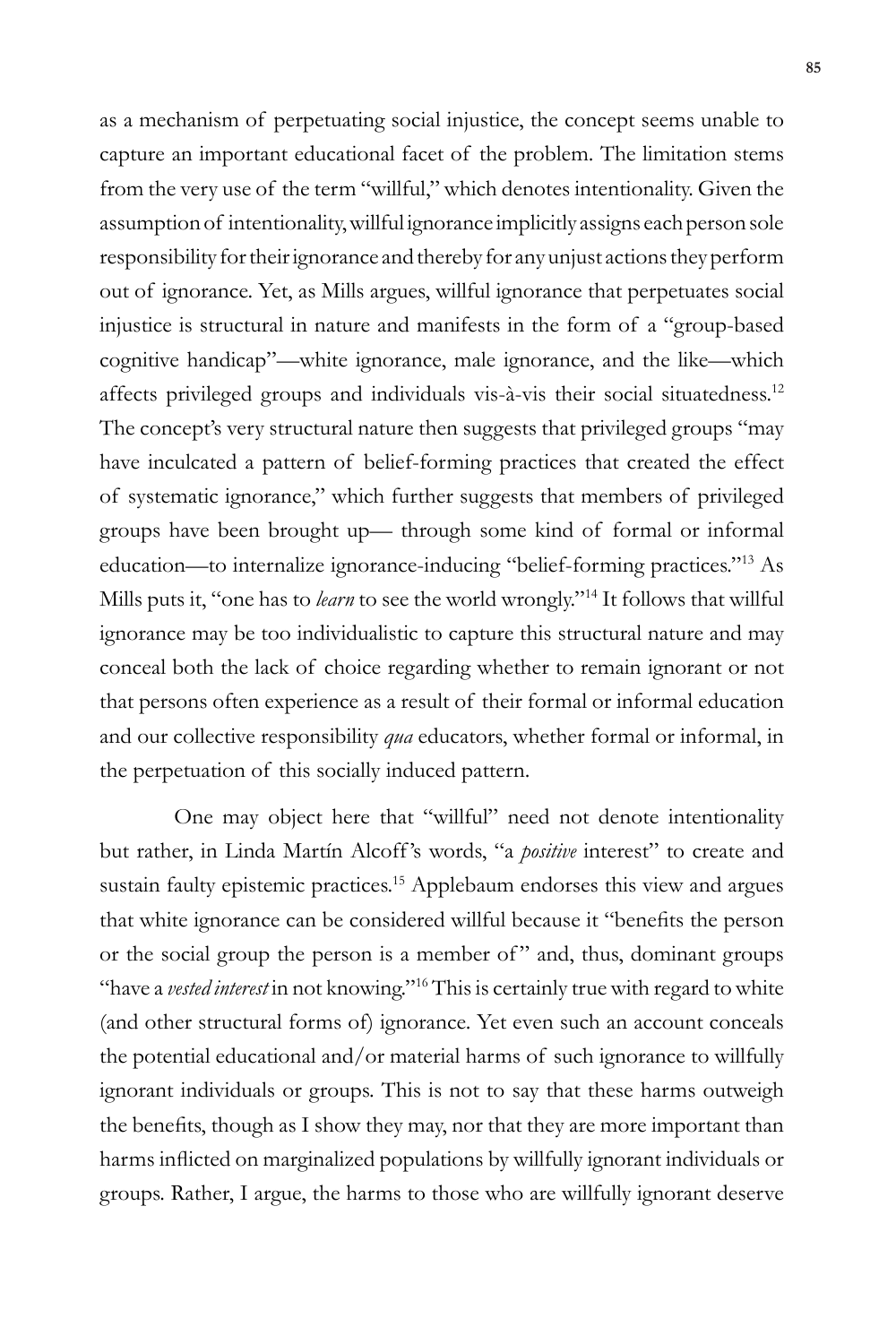greater attention because they are (1) educational wrongs in their own right and (2) causally antecedent to wrongs perpetrated by the willfully ignorant.

#### III. DYING OF WHITENESS

To illustrate the limitations of willful ignorance, I refer to a recent book by Jonathan Metzl. Metzl discusses how poor Midwestern and Southern whites have embraced an ideology of whiteness that compels them to oppose policy reforms that they believe would benefit marginalized (particularly nonwhite) populations.17 The term white ignorance, an example of racially motivated willful ignorance, aptly describes this state of affairs:

Poor whites' conduct is, at least partly, *ignorant* because

(1) it is fair to assume that they are, at the very least, not fully knowledgeable of the effects or harmfulness of their conduct on marginalized communities. Had they known the full extent of racial injustice and the suffering it causes they may have been more sensitive to the plight of marginalized communities.

Moreover, poor whites' ignorance is *willful* because either

(2) they suspect or even expect, by the very nature of the policies they oppose, that their actions deny certain groups needed support and so intentionally avoid verifying whether this is true to continue pursuing the same course of action, or,

(2´) they are completely unaware of the significance of their actions but are benefitting from this ignorance symbolically (by preserving their social status as whites) and/or materially (by preserving their economic privileges). Furthermore, they avoid facing an inconvenient truth that would challenge their very sense of identity.

Statement (1) satisfies the condition of ignorance and statements (2) and (2´) satisfy the condition of willfulness. In that sense, the poor whites that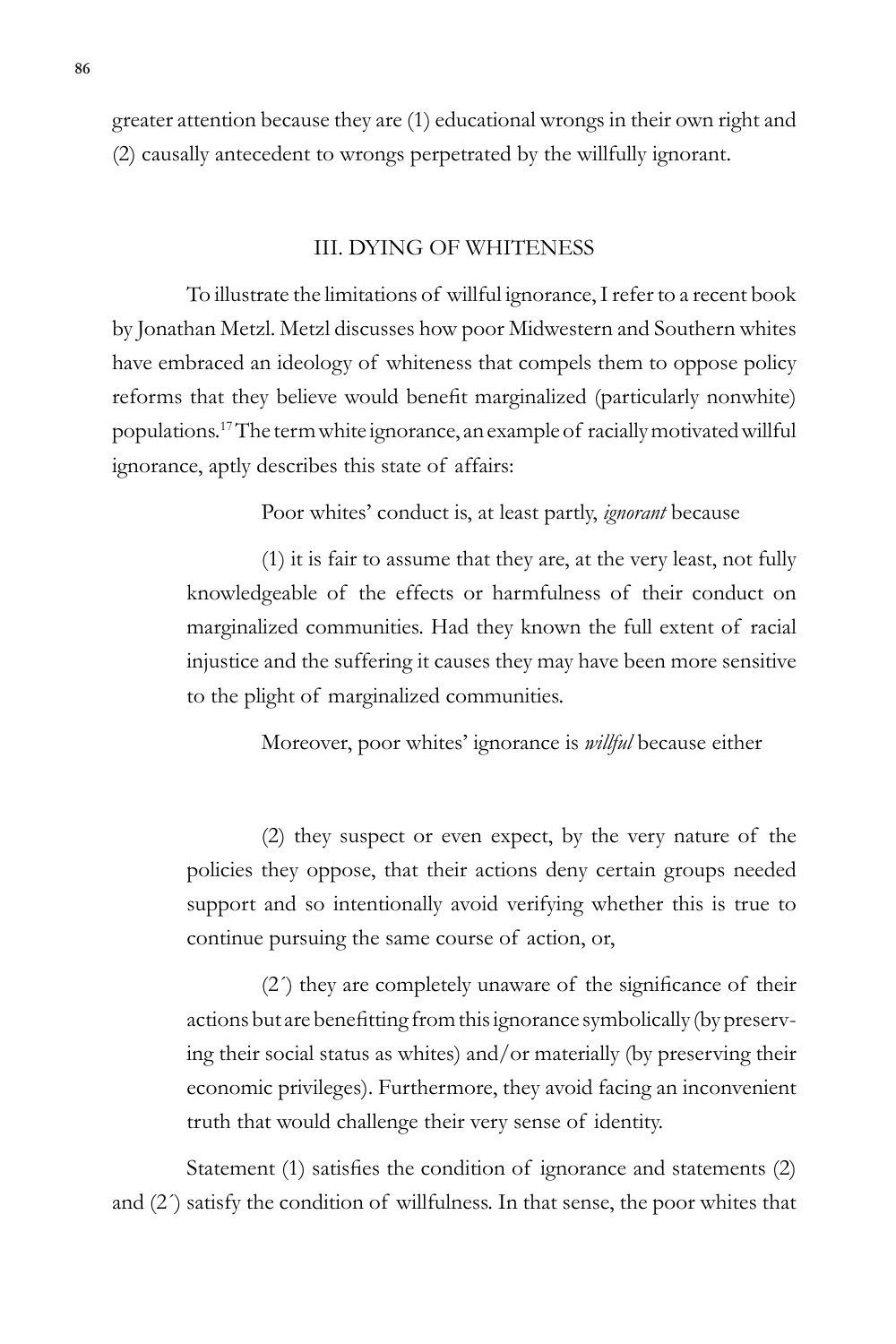Metzl talks of are willfully ignorant—i.e., they exhibit white ignorance.<sup>18</sup>

Yet Metzl shows that white ignorance prompts poor whites to support policies—decreased gun control, rollback of the Affordable Care Act, and aggressive privatization of education—that conflict with their own interests by severely reducing their life-expectancy and prospects. This suggests that the benefits of white supremacist ideology for poor whites, though certainly considerable, may be exaggerated. No reasonable person would consider these benefits to be worth reducing one's quality of life, compromising the well-being and health of oneself or one's family, diminishing one's ability to access opportunities and flourish, or paying the ultimate cost of one's life or the life of a family member. Nonetheless, many poor whites are willing to pay these costs to stay true to their erroneous worldview. Metzl's examples then not only substantiate the structural nature of willful ignorance as a group-based cognitive dysfunction but also challenge the very assumption that willfully ignorant people have a positive interest in remaining ignorant; viz., that their willful ignorance is advantageous, beneficial, in their interest, or even convenient—unless convenience means exerting minimal cognitive effort.

We see, therefore, that the harms of willful ignorance are sometimes too considerable even for those whose willful ignorance is seemingly self-serving. As Metzl shows, the very white supremacist ideology that poor whites embrace to avoid imagined threats—such as nonwhites who are out to get them or the government taking away their rights—is a more substantive threat to their physical and psychological well-being than the threats they perceive and a significant cause of harm in poor white communities. Metzl shows that poor whites are literally "dying of whiteness," by embracing an ideology that directly conflicts with their self-interests and distorts their self-perceptions. Such ideology depends on cognitive dysfunctions of the form of structural willful ignorance to ensure that its oppressive function remains operational and unchallenged.<sup>19</sup> It depends on the wide dissemination of an erroneous worldview and, relatedly, on people being miseducated and learning to see the world erroneously. More importantly, such ideology depends on people developing a false consciousness which compels them to reject any evidence that belies their erroneous worldview.<sup>20</sup>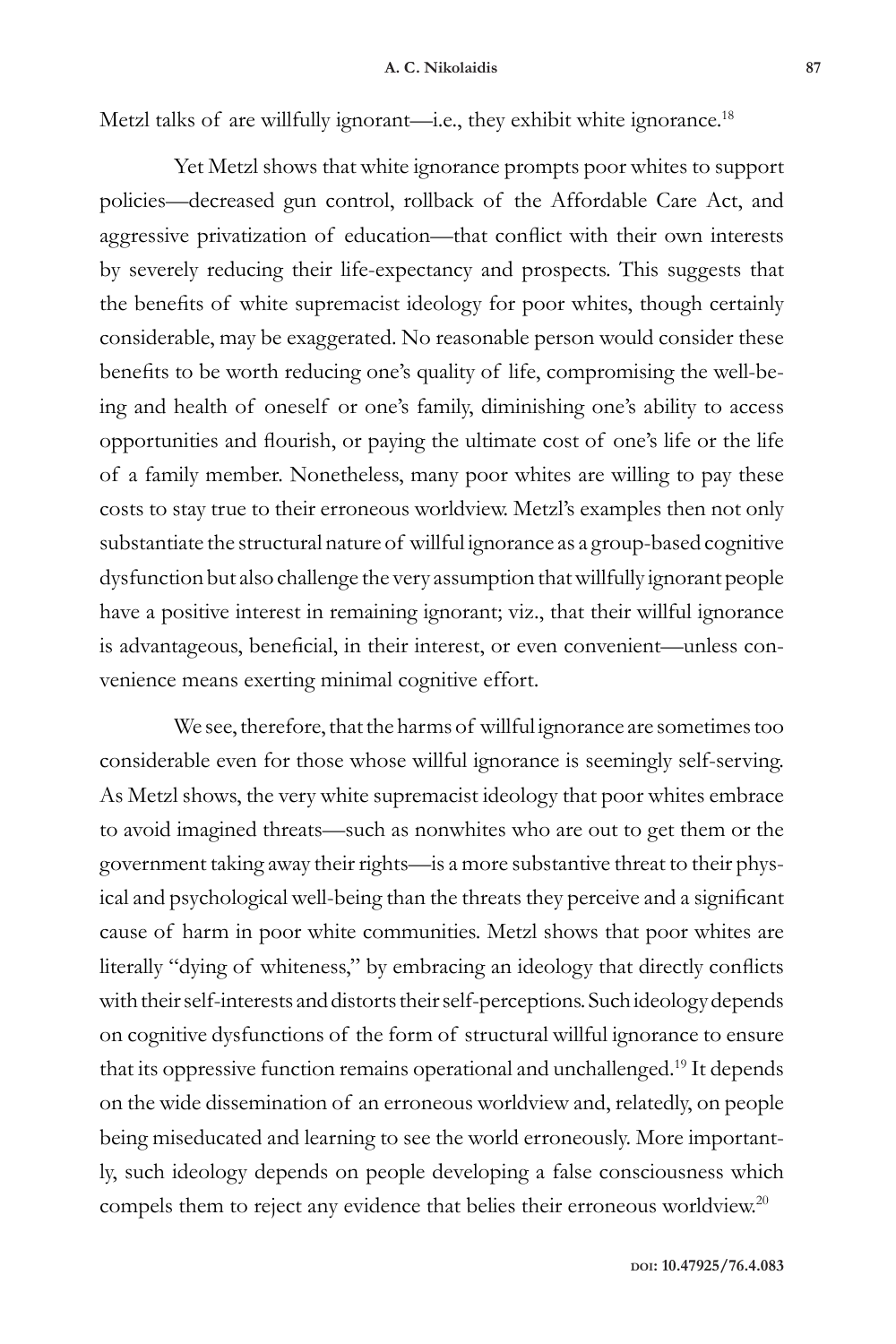#### IV. FORMATIVE EPISTEMIC INJUSTICE

Given the pernicious effects of such ignorance-producing ideologies, I argue that their dissemination constitutes an essentially educational form of injustice the harms of which extend beyond education. Conceptualizing willful ignorance as such an injustice, what Christopher Martin calls a formative epistemic injustice, adds nuance to our understanding of willful ignorance.<sup>21</sup> Formative epistemic injustice highlights the structural nature of ignorance-producing ideologies, their extensive harms, and our collective responsibility for their perpetuation.<sup>22</sup>

As the subcomponents of the term indicate, a *formative epistemic injustice* is a wrong inflicted on someone in their capacity as a knower which severely obstructs their formative capacities.23 In terms designated by epistemic injustice scholars, the harm in one's capacity as a knower, or *the epistemic harm*, may include: (1) deflation of one's epistemic credibility due to prejudice against one's identity and related inability to transmit knowledge, $24$  (2) marginalization from common epistemic resources and related inability to understand the significance of one's experiences, $25$  (3) inability to communicate one's experiences to dominantly situated knowers and contribute to knowledge production due to epistemic exclusion,<sup>26</sup> and/or (4) inability to access information to which one is entitled.27 The obstruction of one's formative capacities, or *the formative harm*, comes as a result of the epistemic harm and reduces one's ability to control their self-formation and, thereby, lead a flourishing life. In terms designated by formative justice scholars, the formative harm may include: (1) failure to define one's controlling purposes based on one's dispositions,<sup>28</sup> (2) failure to regulate one's faculties and cultivate one's capabilities so as to successfully pursue one's purposes, $^{29}$  and/or (3) unwarranted constraint(s) on one's potentialities. $^{30}$  Formative epistemic injustice is distinct from both epistemic injustice and formative injustice in that it focuses on the intersection of the two; the epistemic harm is relevant insofar as it leads to the formative harm and the formative harm is relevant insofar as it emanates from the epistemic harm. Moreover, formative epistemic injustice is *essentially* educational in that its main considerations are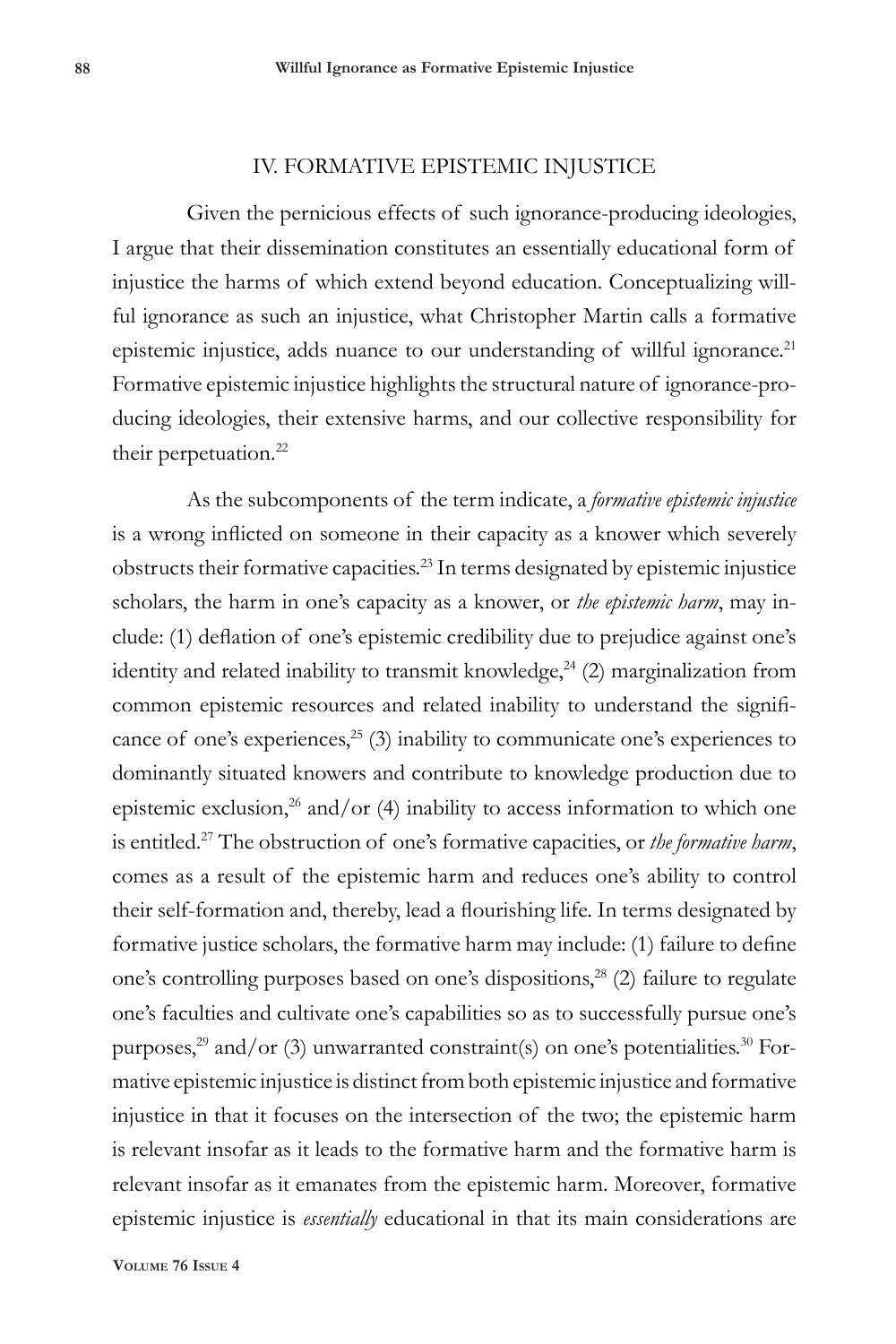knowledge acquisition and self-formation.<sup>31</sup>

To explain the functioning of formative epistemic injustice I return to Metzl's example of white ignorance. The epistemic harm here includes being misinformed about things that one has a strong interest in knowing. For example, poor whites have an interest in knowing that wealthy white elites have historically employed white supremacist ideology to divide the poor across racial lines and suppress unified revolt against economic exploitation. The epistemic harm also includes the exclusion of marginally situated knowers from dominant epistemic resources. Although this epistemic harm primarily affects people of color by epistemically erasing their experiences, it also denies poor whites adequate resources for comprehending their own racialized experiences—the meaning of their whiteness. These epistemic harms are engendered by socially induced patterns of systematic epistemic marginalization and exclusion and are thus structural in nature. As such, no single person is responsible for them—though some hold greater responsibility—and we all to some degree, wittingly or unwittingly, contribute to their perpetuation and, thereby, to the dissemination of faulty epistemic resources through institutional or interpersonal interactions.<sup>32</sup>

The epistemic harms, in turn, lead to formative harms; they interfere with poor whites' capacity for self-formation. Poor whites' cognitive deficits obstruct the development of their cognitive and moral capacities, constraining their potentialities and ability to flourish. This occurs as poor whites come to identify with ideas of white moral and intellectual superiority, ideas that are embedded in their faulty epistemic resources and define their very selfhood. Cognitive deficit (epistemic harm) begets false consciousness (formative harm) and precludes choices that would have been more beneficial both for themselves and for others. Their whiteness delimits their actions in ways that, had they been given a real opportunity to control their self-formation, could have been prevented.<sup>33</sup> It is in this sense that poor whites are experiencing an *essentially* educational form of injustice. I must note that being disadvantaged on the basis of class is not the reason why poor whites experience formative epistemic injustice, though it certainly exacerbates the degree of injustice they experience. Privileged individuals or groups—even those privileged with regard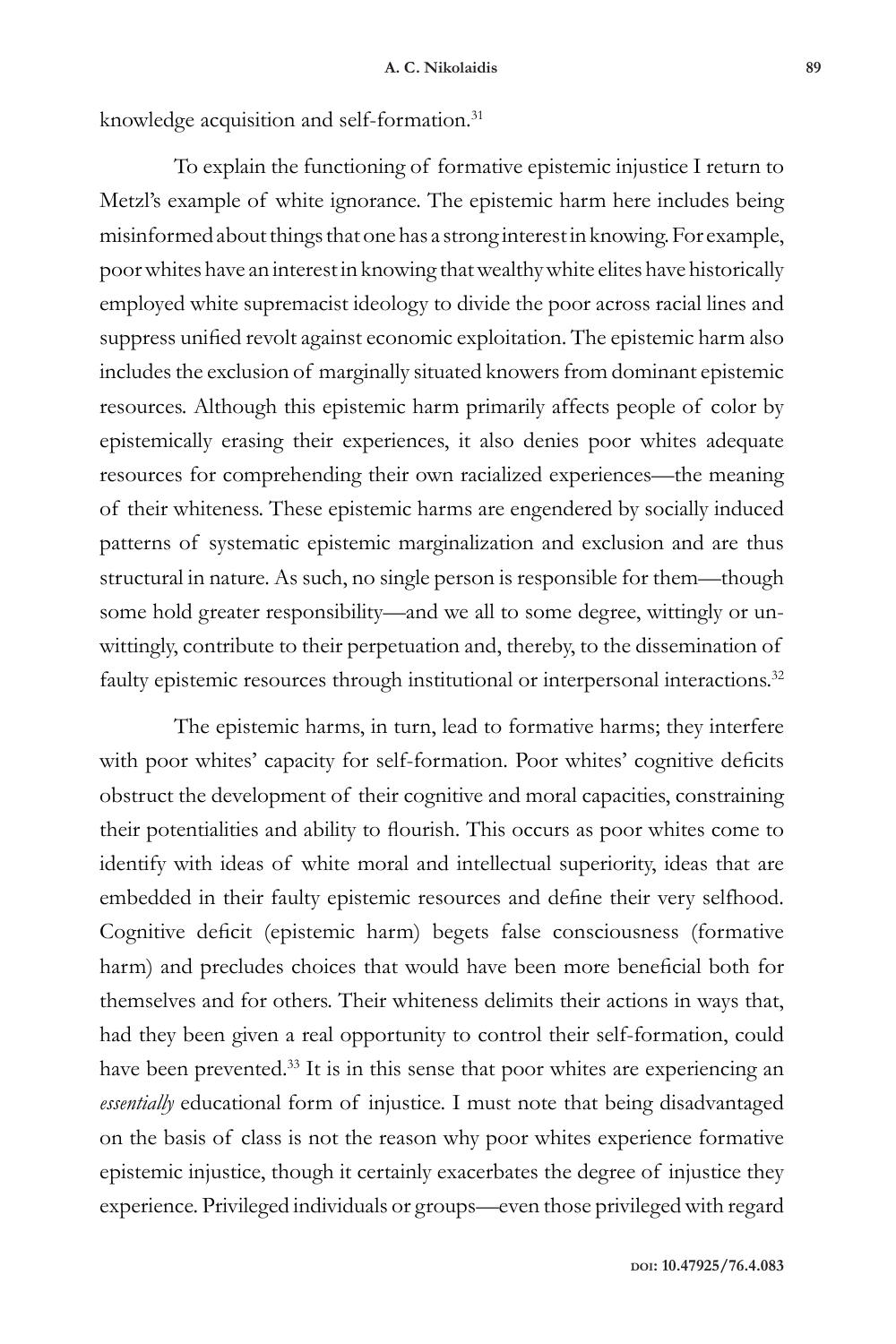to all aspects of their identity who are most responsible for social injustice—are not immune to experiencing formative epistemic injustice. The harm for them, however, pertains more so to the formation of their critical and moral capacities than to their capacities for economic sufficiency and good health. Their miseducation may deny them a viable opportunity to lead a critically aware and conscientious life and to avoid acting unjustly and inflicting suffering on others.

## V. PRIMARY AND SECONDARY FORMATIVE

### EPISTEMIC INJUSTICE

Formative epistemic injustice is a wrong in itself but may also lead to practical harms that extend beyond education, such as diminished quality of life and life-prospects in general. Insofar as practical harms emanate from ignorance-producing ideologies, and can be avoided by disrupting their dissemination, I argue that these harms constitute a further manifestation of formative epistemic injustice. We can thus distinguish between two levels of harm in formative epistemic injustice.

At the primary level, formative epistemic injustice involves the dissemination and inculcation of ignorance-producing ideologies which create cognitive deficits, foster false consciousness, and perpetuate willful ignorance. Victims of primary formative epistemic injustice can be both marginalized and privileged groups or individuals, though, as has been suggested by feminist and critical race scholars, the more privilege one has the more susceptible they will be to primary formative epistemic injustice.<sup>34</sup> Social disadvantage protects one from experiencing primary formative epistemic injustice by affording one "experience rich" epistemic resources and thus important insight that disrupts ignorance-producing ideologies.35 Of course, no one is completely immune to this injustice. Finally, primary formative epistemic injustice has exclusively immaterial consequences—viz., its harms are epistemic (limiting one's capacity as a knower) and formative (limiting one's capacity for self-formation).

At the secondary level, formative epistemic injustice involves material harms and undeserved material benefits that emanate from ignorance-producing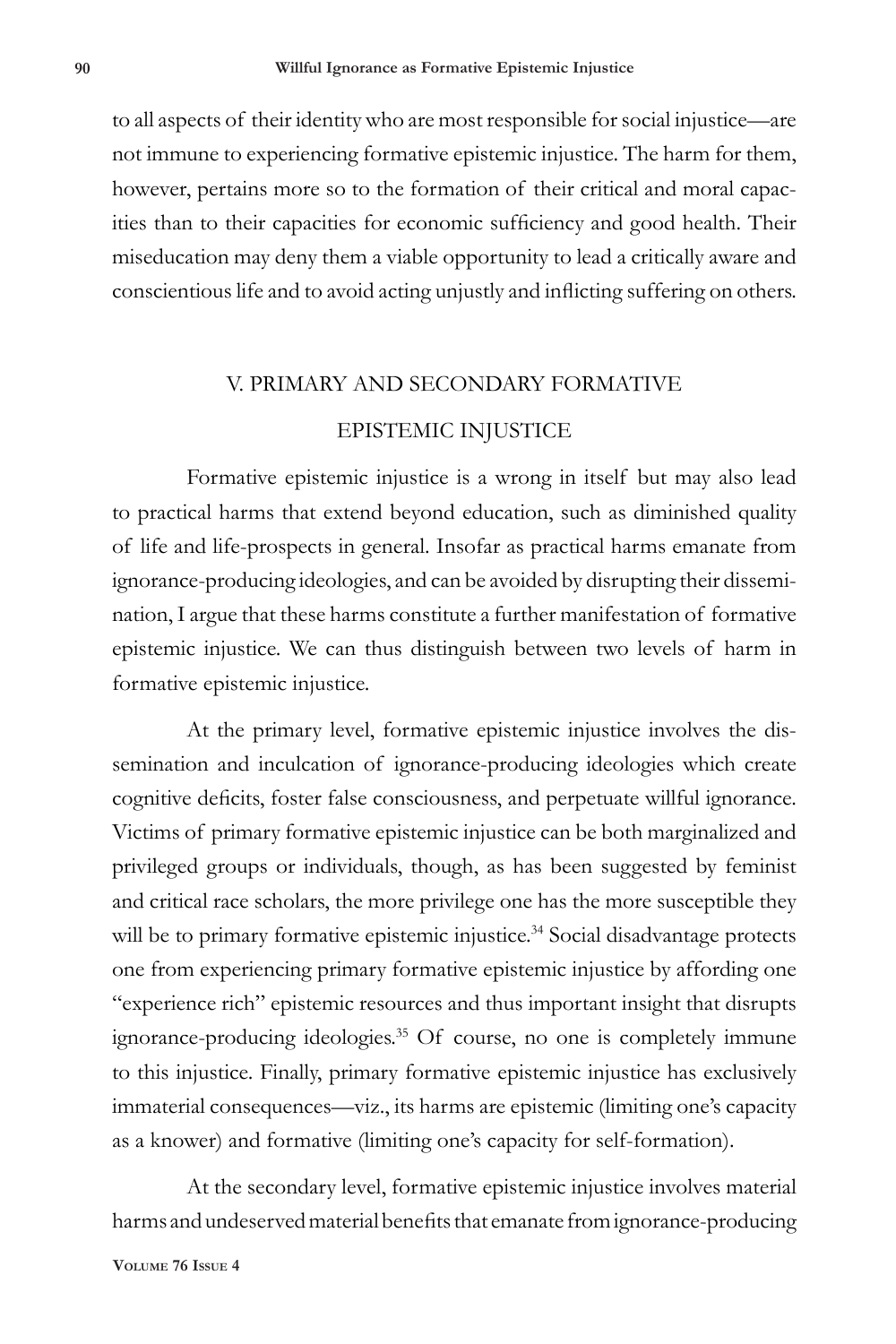ideologies and thus are derivative of primary harms. Though injustice is generally associated with harm rather than with benefit, to the extent that the undeserved benefits to privileged groups are the cause of harms to marginalized groups these benefits are morally equivalent to the harms they beget, and, as such, can also be considered manifestations of secondary formative epistemic injustice. Given that material harms are arguably more severe than immaterial, secondary formative epistemic injustice is more severe than primary. It almost exclusively affects marginalized populations, though, as demonstrated by Metzl, it can also affect groups that are somehow privileged—I doubt that it affects those who are privileged with regard to all aspects of their identity. When it does affect groups that are somehow privileged, the consequences are typically less severe than they are for marginalized groups. Even the presence of partial privilege helps insulate people from the material harms of formative epistemic injustice. For this reason, the more marginalized one is, the more vulnerable they will be to secondary formative epistemic injustice.

Though the same person or group may suffer both primary and secondary formative epistemic injustice—e.g., people of color, women, people with disabilities, the poor, etc.—this need not be the case. In fact, more often than not the victims of primary formative epistemic injustice are different from the victims of secondary. Often the cognitive deficits of privileged individuals are the very reason that marginalized individuals suffer severe material harms.<sup>36</sup> Yet even these harms are the result of ignorance-producing ideologies which stunt the cognitive and moral formation of their adherents, to the extent that adherents of such ideologies can grasp neither the magnitude and severity of injustice to which marginalized people are subjected nor their complicity in sustaining this injustice and their moral responsibility to remedy it. Were they able to, it is likely that more privileged individuals, though certainly not all, would take reasonable action to discharge their responsibility for social justice. Ignorance-producing ideologies are the causal impetus of the unjust conduct that causes or contributes to severe material harms. Primary formative epistemic injustice is thus antecedent to secondary and secondary derivative of primary. The logical relationship between the two levels of formative epistemic injustice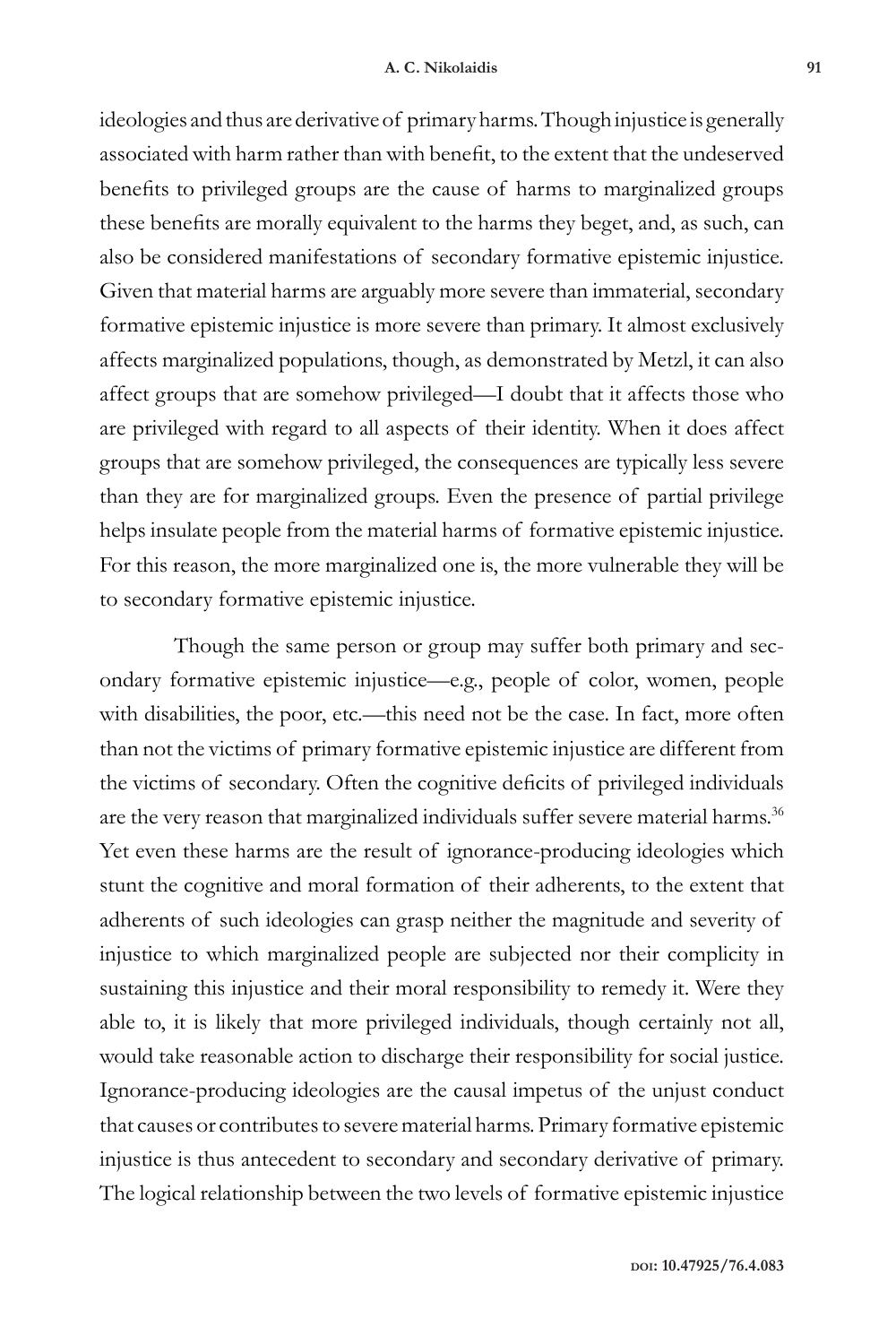suggests that we may best be able to tackle its more severe material harms by disrupting its less severe educational harms. Doing so would, of course, be no small feat. It would require both a concerted educational reform effort to disrupt epistemically oppressive structures in formal and informal educational institutions and increasing awareness regarding our individual and collective responsibility for disrupting the formative epistemic injustices that pervade our daily interactions. However, it is worth the effort given education's ability to yield lasting change. Of course, any educational efforts to disrupt primary formative epistemic injustice (and indirectly secondary formative epistemic injustice) ought to be accompanied by direct efforts to disrupt the more urgent material harms of secondary formative epistemic injustice.

# VI. CONCLUSION: THE BENEFITS OF FORMATIVE EPISTEMIC INJUSTICE

While this is merely a cursory overview of formative epistemic injustice, I hope that it demonstrates the merits of conceptualizing willful ignorance in educational terms. To be clear, willful ignorance is a salient concept and sheds light on the social and psychological forces that sustain oppression. Formative epistemic injustice is not meant to replace willful ignorance or diminish its value but to, hopefully, draw attention to its educational implications and add nuance to our understanding of educational responsibility. Before concluding I will recapitulate some of the benefits of conceptualizing willful ignorance as formative epistemic injustice. First, we avoid the ambiguity of willful ignorance. Second, we understand that willful ignorance is at root a structural educational problem. Instead of only focusing on increasing willfully ignorant individuals' awareness, then, we must also initiate large-scale educational reform to address cognitive dysfunctions at a structural level. Moreover, given our collective responsibility for sustaining ignorance-producing ideologies, a shift toward formative epistemic injustice also implies assigning everyone, in their capacity as formal and/or informal educators, additional responsibility for disrupting such ideologies. Third, formative epistemic injustice reveals that willful ignorance is a double injustice: one educational and one material (what I called primary and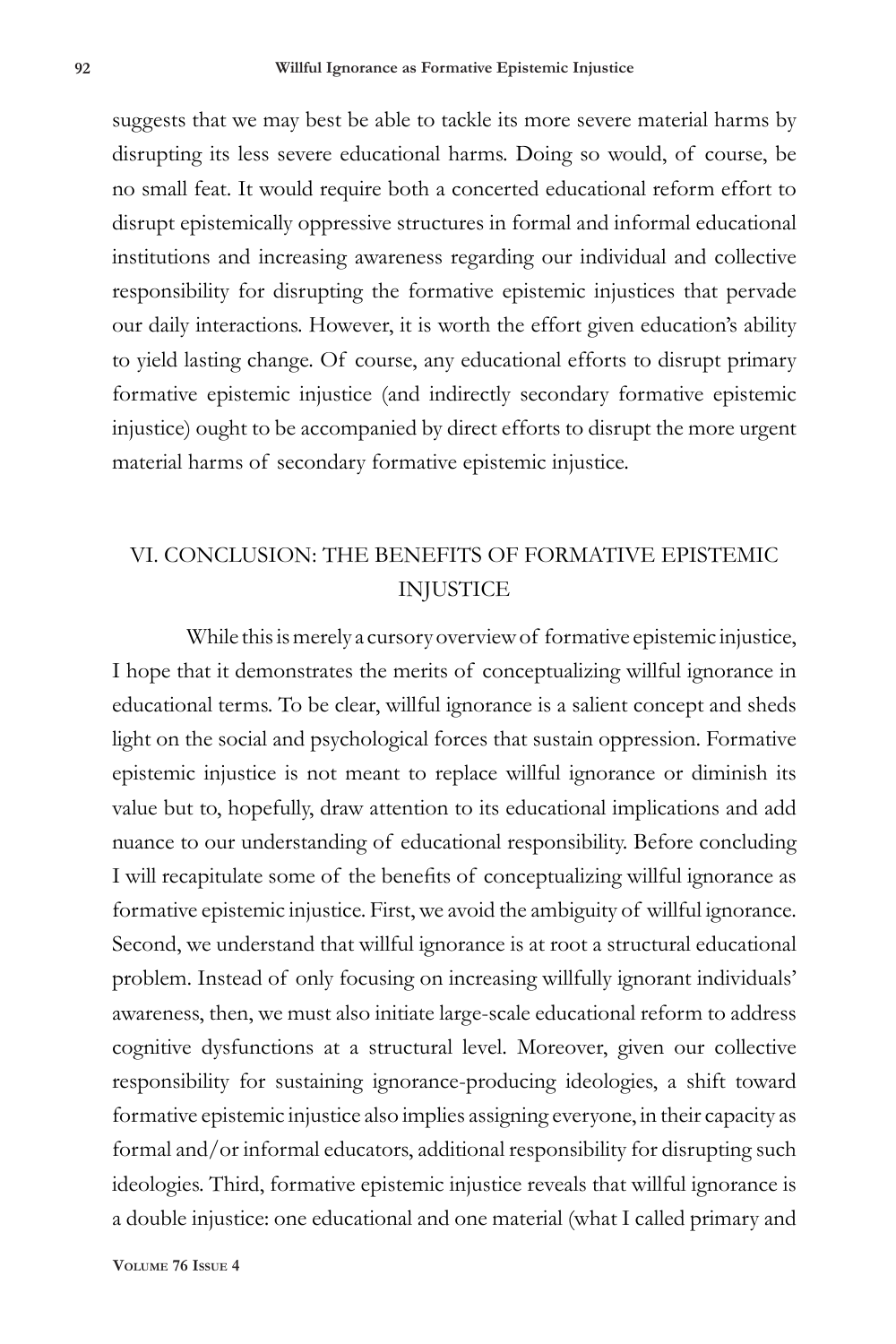secondary formative epistemic injustice). Finally, formative epistemic injustice reveals that the harms of willful ignorance extend to privileged groups.

This final point is not to intended to divert attention away from the harms experienced by marginalized groups. Those who are marginalized suffer, and have historically suffered, the most and should therefore always be prioritized. However, there is ample work that addresses the harms experienced by marginalized groups as a result of willful ignorance and, to my knowledge, little work that addresses the harms to privileged groups. Addressing these harms is necessary not only because these harms can have severe consequences for privileged groups, but, more importantly, because doing so would mitigate many of the material harms that marginalized groups experience on a regular basis. Focus on the privileged then is warranted primarily, though not exclusively, because of its beneficial effects on the marginalized. Formative epistemic injustice thus enriches our understanding of willful ignorance and expands the scope of available remedies.

1 Charles Mills, *The Racial Contract* (Ithaca, NY: Cornell University Press, 1997), 17–19; Charles Mills, "White Ignorance," in *Race and Epistemologies of Ignorance*, eds. Shannon Sullivan and Nancy Tuana (Albany, NY: State University of New York Press, 2007), 13–38.

2 José Medina, *The Epistemology of Resistance: Gender and Racial Oppression, Epistemic Injustice, and Resistant Imaginations* (New York: Oxford University Press, 2013), 39; Gaile Pohlhaus, Jr, "Relational Knowing and Epistemic Injustice: Toward a Theory of 'Willful Hermeneutical Ignorance'," *Hypatia* 27, no. 4 (2012): 722. See also Kristie Dotson, "A Cautionary Tale: On Limiting Epistemic Oppression," *Frontiers* 33, no. 1 (2012): 24–47.

3 Nancy Tuana, "The Speculum of Ignorance: The Women's Health Movement and Epistemologies of Ignorance," *Hypatia* 21, no. 3 (2006): 11. 4 Kevin Lynch, "Willful Ignorance and Self-Deception," *Philosophical Studies* 173, no. 2 (2016): 521–522. See also Alexander Sarch, "Willful Ignorance in Law and Morality," *Philosophy Compass* 13, no. 5 (2018): 6–8.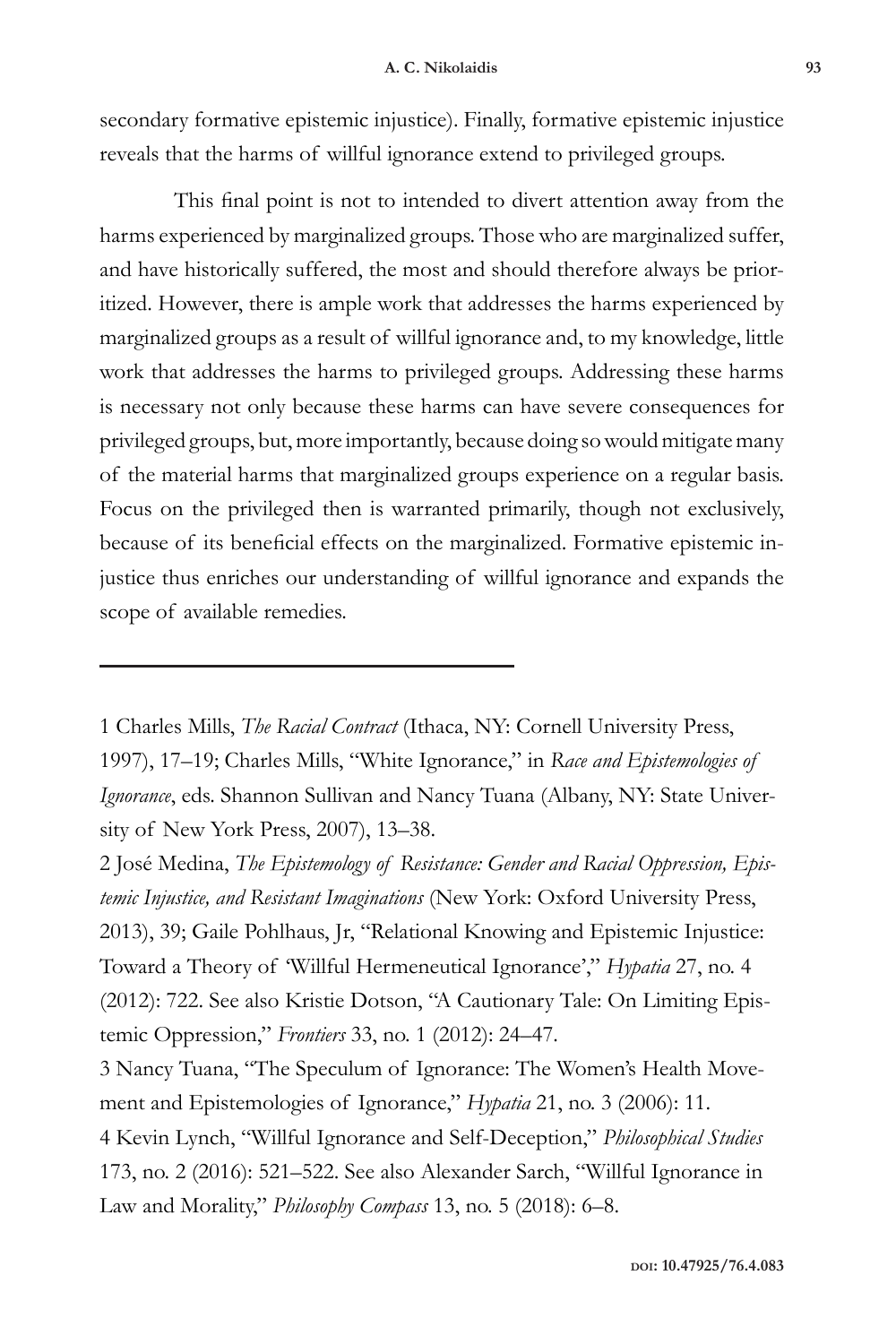5 Michele Moody-Adams, "Culture, Responsibility, and Affected Ignorance," *Ethics* 104, no. 2 (1994): 296.

6 Jan Willem Wieland, "Willful Ignorance," *Ethical Theory & Moral Practice* 20, no. 1 (2017): 109–111.

7 Barbara Applebaum, "Needing Not to Know: Ignorance, Innocence, Denial, and Discourse," in *Philosophy of Education 2015*, ed. Eduardo Duarte (Urbana, IL: Philosophy of Education Society, 2015), 451–452.

8 Jennifer Logue, "The Unbelievable Truth and the Dilemmas of Ignorance," in *Philosophy of Education 2008*, ed. Ronald Glass (Urbana, IL: Philosophy of Education Society, 2008), 55.

9 *Willful ignorance*, for instance, may be more culpable than *culpable ignorance* in that the former implies intentional action while the latter mere negligence. See Lynch, "Willful Ignorance and Self-Deception," 508. Moreover, a willfully ignorant act may itself be assigned different degrees of culpability depending on the agent's motivation for remaining ignorant—e.g., whether it was to avoid liability or to avoid facing an inconvenient truth. See David Luban, "Contrived Ignorance," *Georgetown Law Journal* 87, no. 4 (1999): 967–969. 10 Willful ignorance resulting from personal deficiency would best be addressed using a *liability model* of responsibility. A socially induced pattern of willful ignorance, on the other hand, would best be addressed using a *social connection model* of responsibility. This entails assigning responsibility to all those who somehow contribute through their actions to structural injustice. See Iris Marion Young, "Responsibility and Global Justice: A Social Connection Model," *Social Philosophy and Policy* 23, no. 1 (2006): 115–125. See also Barbara Applebaum, *Being White, Being Good: White Complicity, White Moral Responsibility, and Social Justice Pedagogy* (Lanham: Rowman & Littlefield, 2010), chapters 5 and 6.

11 For instance, while Gideon Rosen suggests that should one receive a poor moral education it is unreasonable to expect them to act in a morally responsible manner, William FitzPatrick argues that one's capabilities and social opportunities for moral knowledge acquisition should determine the reasonableness of any such expectation. See Rosen, "Skepticism about Moral Responsibility," *Philosophical Perspectives* 18, no. 1 (2004): 304–306; William J.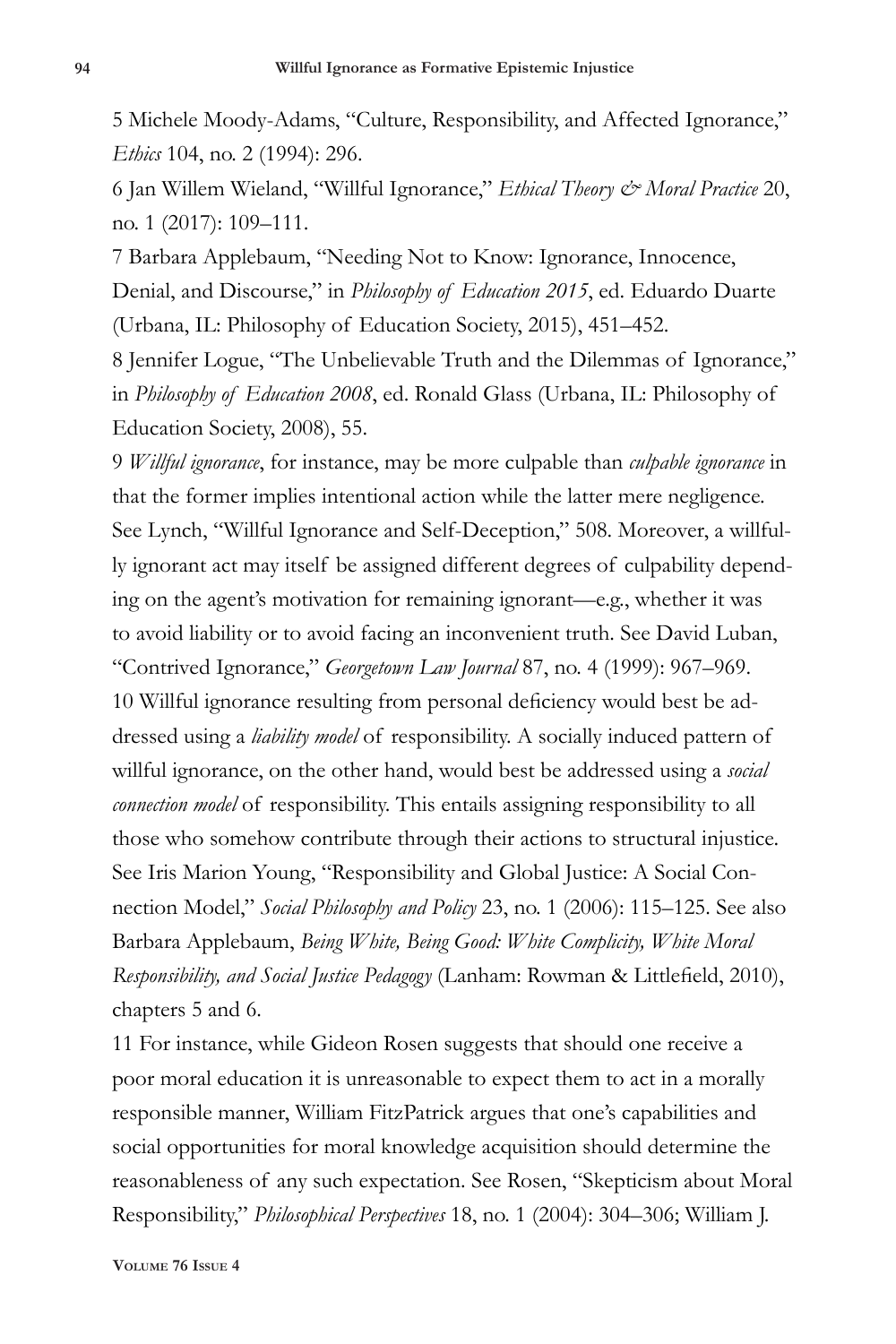FitzPatrick, "Moral Responsibility and Normative Ignorance: Answering a New Skeptical Challenge," *Ethics* 118, no. 4 (2008): 601–610.

12 Mills, "White Ignorance," 15.

13 Linda Martin Alcoff, "Epistemologies of Ignorance: Three Types," in *Race and Epistemologies of Ignorance*, eds. Shannon Sullivan and Nancy Tuana (Albany, NY: State University of New York Press, 2007), 48.

14 Mills, *The Racial Contract*, 18, emphasis added.

15 Alcoff, "Epistemologies of Ignorance," 47.

16 Applebaum, *Being White, Being Good*, 39.

17 Jonathan Metzl, *Dying of Whiteness: How the Politics of Racial Resentment is Killing America's Heartland* (New York: Basic Books, 2019).

18 One may be reluctant to hold poor whites responsible for the plight of racially marginalized populations for multiple reasons. First, poor whites suffer many of the same economic injustices that poor people of color suffer. Second, definitions of whiteness have expanded throughout history to include previously excluded groups. Some whites have therefore also been racially marginalized in the past. Third, holding poor whites responsible for racial injustice may divert attention away from more affluent whites who are disproportionately responsible for severe forms of racial injustice. Given these important considerations, we must be careful to avoid scapegoating poor whites for injustices committed by affluent whites. However, we must also acknowledge the contribution of poor whites to at least some forms of racial injustice. These include the preservation of the status of whiteness in American society and the support for racially oppressive regimes. I thank Kal Alston for this observation.

19 Tommie Shelby, "Ideology, Racism, and Critical Social Theory," *The Philosophical Forum* 34, no. 2 (2003): 174.

20 Shelby, "Ideology, Racism, and Critical Social Theory," 170–172.

21 Christopher Martin, "Should Deliberative Democratic Inclusion Extend to Children?," *Democracy & Education* 26, no. 2 (2018): 8–10.

22 The emphasis on structure and collective responsibility is compatible with notions of individual responsibility. Being ignorant due to no fault of one's own need not release one of their individual responsibility for acting unjust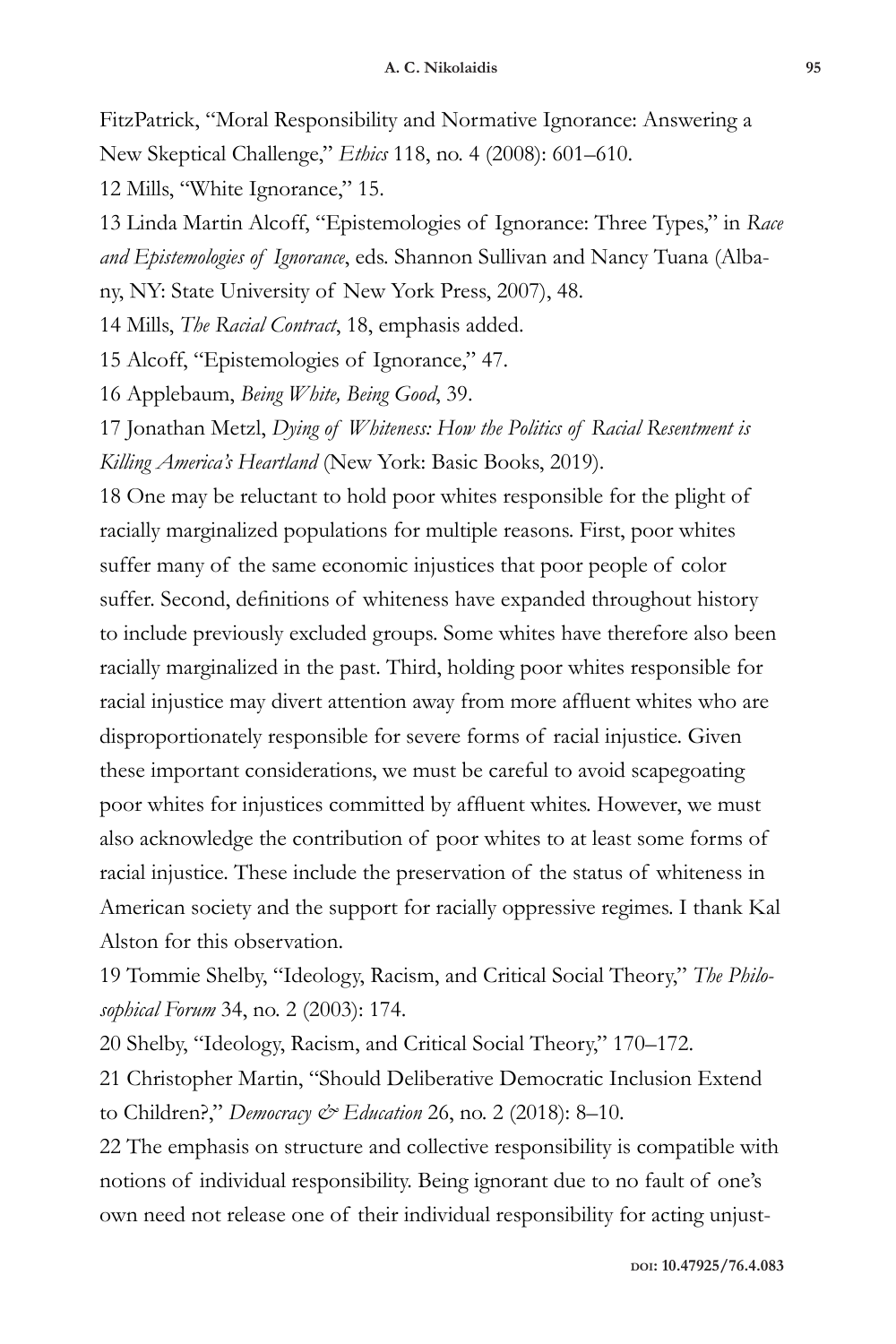ly as a result of their ignorance. Yet a shift from an individualistic account of responsibility to a structural one must be made with care so as to avoid rendering perpetrators invisible. The purpose is not to exonerate willfully ignorant perpetrators of injustice but rather to assign *additional* responsibility to all those who facilitate the reproduction of ignorance—the reproduction of ignorance being a fundamental causal factor in the injustice committed by an ignorant perpetrator. I thank Winston Thompson for bringing this problem to my attention.

23 The account of formative epistemic injustice that I present in this paper differs from Martin's in both its scope of consideration and its theoretical foundations. See A. C. Nikolaidis, "A Third Conception of Epistemic Injustice" (working paper).

24 Miranda Fricker, *Epistemic Injustice: Power and the Ethics of Knowing* (New York: Oxford University Press, 2007), 17–29.

25 Fricker, *Epistemic Injustice*, 152–161.

26 Dotson, "A Cautionary Tale," 31–35.

27 David Coady, "Two Concepts of Epistemic Injustice," *Episteme* 7, no. 2 (2010): 102–109.

28 Robbie McClintock, "Formative Justice: The Regulative Principle of Education," *Teachers College Record* 118, no. 10 (2016): 8–15.

29 McClintock, "Formative Justice," 8–15.

30 Winston C. Thompson, "Rethinking Discussions of Justice in Educational Research: Formative Justice, Educational Liberalism, and Beyond," *Teachers College Record* 118, no. 10 (2016): 10–13.

31 For a more detailed account of formative epistemic injustice see A. C. Nikolaidis, "What Is the Meaning of Educational Injustice? A Case for Reconceptualizing a Heterogeneous Concept," *Philosophy of Education* 77 (forthcoming).

32 Elizabeth Anderson, "Epistemic Justice as a Virtue of Social Institutions," *Social Epistemology* 26, no. 2 (2012): 163–173.

33 One need only consider the extensive research on cognitive biases which demonstrates how humans are often beholden to socially imputed meanings without being readily able to reject them. Our very cognitive dispositions